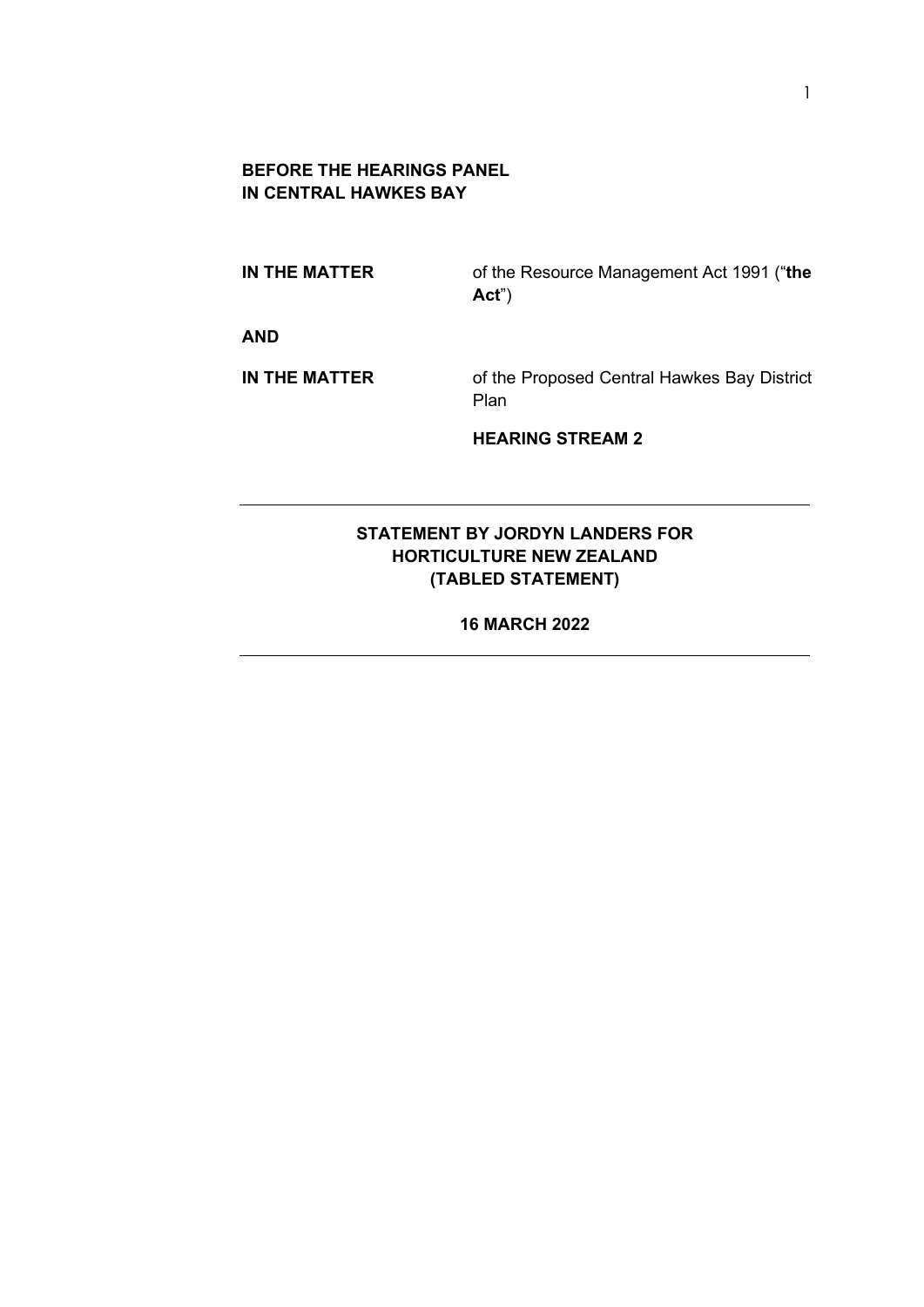#### **SUMMARY**

1. This statement addresses Horticulture New Zealand's submission points relating to Hearing 2 on the Proposed Central Hawke's Bay District Plan.

#### **QUALIFICATIONS AND EXPERIENCE**

- 2. My full name is Jordyn Maree Landers. I am an Environmental Policy Advisor at Horticulture New Zealand (HortNZ). In this role I am involved with regional and district planning processes in regions where fruit and vegetables are grown commercially. I have been in this role since August 2019.
- 3. I hold a Master of Planning and a Bachelor of Science from the University of Otago. I am an intermediate member of the New Zealand Planning Institute (NZPI). I have five years planning experience. Prior to my current role, I was employed as an Environmental Planner at GHD.
- 4. While I am a qualified Planner and member of NZPI, I am not submitting this statement in the capacity of an expert planner to this hearing panel. My role is HortNZ's representative.

#### **SCOPE OF EVIDENCE**

- 5. HortNZ made submissions (and further submissions) that are addressed in the S42A reports for Hearing 2:
	- a) Urban Environment.
	- b) Strategic Direction: Sustainable Subdivision and Building.
	- c) General District-Wide Matters: Noise and Signs
	- d) General District-Wide Matters: Light/Temporary Activities.

### **BACKGROUND TO HORTNZ AND ITS RMA INVOLVEMENT**

- 6. HortNZ is the industry good body for the horticulture sector, representing growers who pay levies on fruit and vegetables sold, as set out in the Commodity Levies (Vegetables and Fruit) Order 2013.
- 7. HortNZ was established on 1 December 2005, combining the New Zealand Vegetable and Potato Growers' and New Zealand Fruitgrowers' and New Zealand Berryfruit Growers Federations. On behalf of growers HortNZ takes a detailed involvement in resource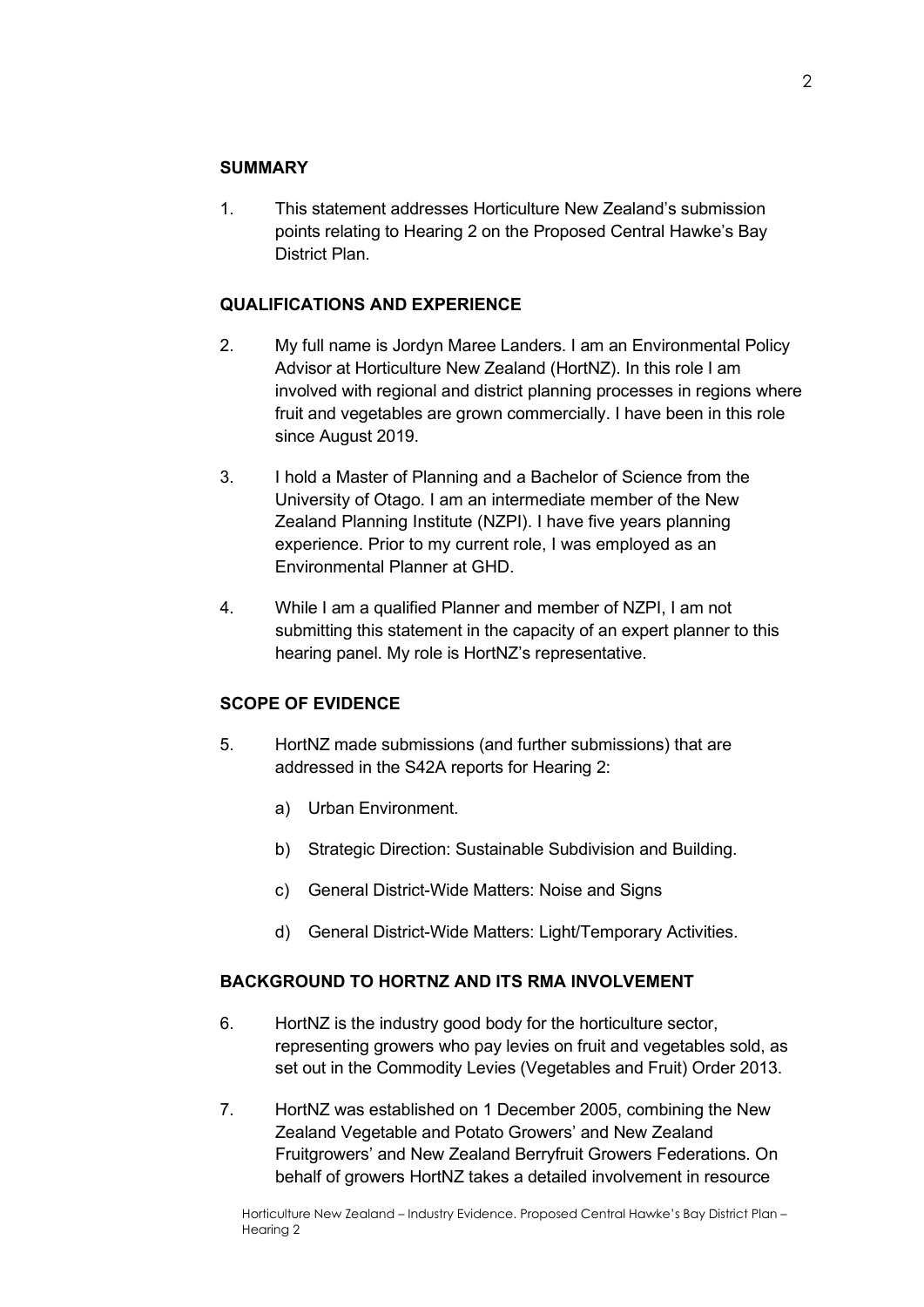management planning processes as part of its national environmental policy.

8. As outlined in HortNZ's submission, there are a range of horticultural crops grown in the Central Hawkes Bay District generally focused on the highly productive soils of the Ruataniwha and Takapau Plains, as well as around the Otane area.

#### **RESPONSE TO SECTION 42A REPORT FOR HEARING 2**

- 9. **Appendix 1** summarises HortNZ's submission points and further submissions in relation to the topics addressed in Hearing 2, with reference to the recommendations in the respective S42A reports.
- 10. Particularly we note support for retaining policy direction around appropriately planning urban development, so as to protect the highly productive soil resource.

**Jordyn Landers**

**16 March 2022**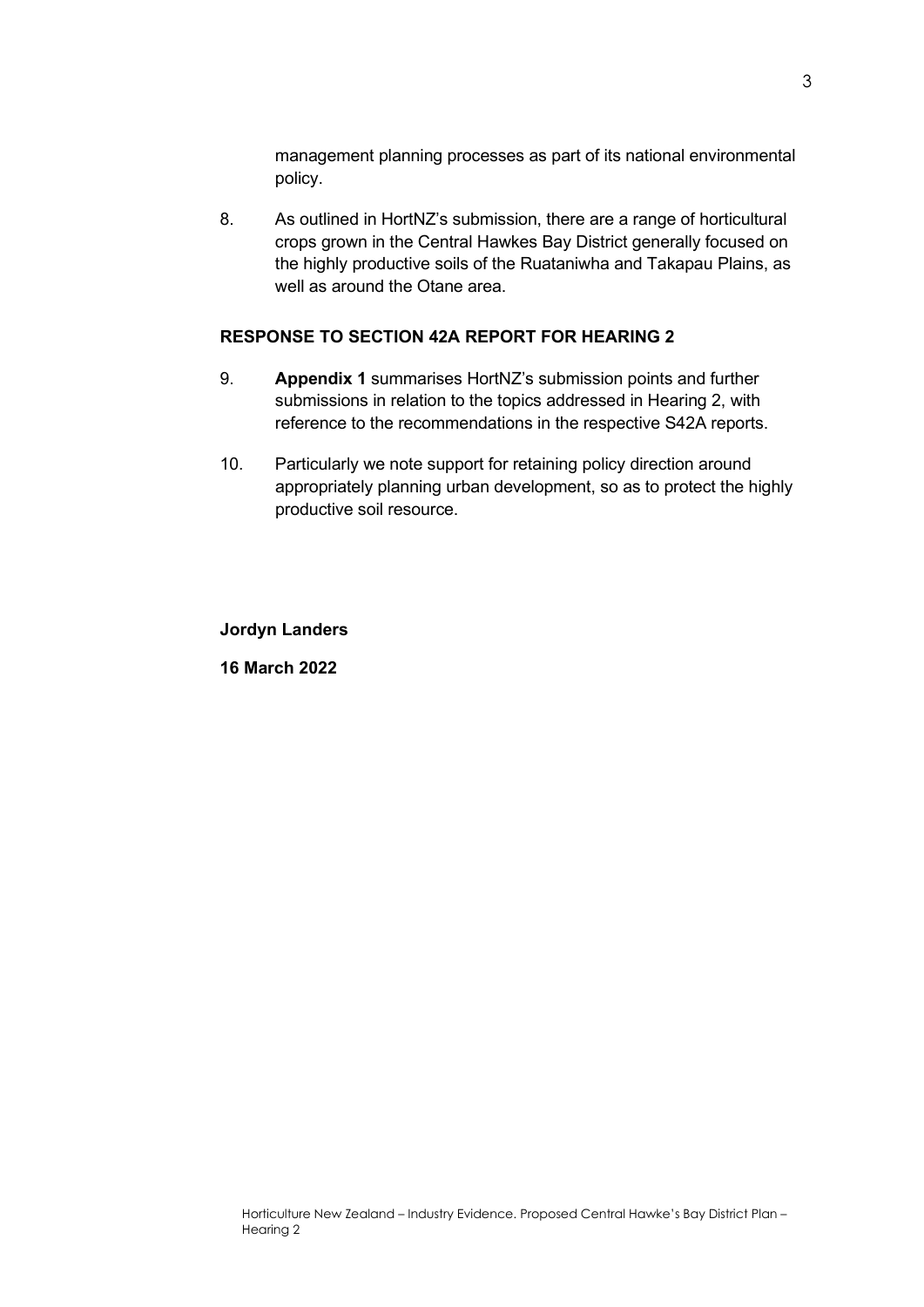|                                                                  | <b>HORTNZ SUBMISSION/FS</b>                                                                         | <b>S42A RECOMMENDATION</b>                                                                                                                                                                                                 | <b>HORTNZ COMMENT</b>                                                                                                                                                                       |  |  |  |
|------------------------------------------------------------------|-----------------------------------------------------------------------------------------------------|----------------------------------------------------------------------------------------------------------------------------------------------------------------------------------------------------------------------------|---------------------------------------------------------------------------------------------------------------------------------------------------------------------------------------------|--|--|--|
| <b>URBAN ENVIRONMENT</b>                                         |                                                                                                     |                                                                                                                                                                                                                            |                                                                                                                                                                                             |  |  |  |
| Objective UFD-O2<br>Policy UFD-P2                                | S81.047<br>Retain objective<br>S81.048<br>Retain policy                                             | Accept in part - recommends<br>retaining, with amendment.<br>Accept in part - recommends<br>retaining, with amendment.                                                                                                     | Accept S42A recommendation,<br>on the basis that the strategic<br>direction to retain and protect<br>HPL remains.                                                                           |  |  |  |
|                                                                  |                                                                                                     |                                                                                                                                                                                                                            | It is important that demand for<br>land for housing is located<br>appropriately and where<br>possible avoids highly productive<br>land, to protect this resource for<br>future generations. |  |  |  |
| Policy UFD-P4                                                    | S81.049<br>Retain policy                                                                            | Accept - recommends retaining<br>UFD-P4.                                                                                                                                                                                   | <b>Support S42A recommendation.</b>                                                                                                                                                         |  |  |  |
| UFD-AER3                                                         | S81.050<br>Amend 'minimises avoids the loss<br>of valuable highly productive<br>land.'              | Accept in part - recommends<br>retaining, with amendment.                                                                                                                                                                  | <b>Support S42A recommendation</b><br>to amend 'minimises' to 'avoid'.                                                                                                                      |  |  |  |
| <b>STRATEGIC DIRECTION: Sustainable Subdivision and Building</b> |                                                                                                     |                                                                                                                                                                                                                            |                                                                                                                                                                                             |  |  |  |
| Policy SSB-P1                                                    | S81.046<br>Amend to include 'and where<br>applicable, measures to mitigate<br>reverse sensitivity.' | Reject - on the basis that the<br>intent of the SSB chapter is to<br>'promote innovative and<br>environmentally sensitive<br>approaches to subdivision and<br>building' and reverse sensitivity is<br>addresses elsewhere. | <b>Accept S42A recommendation</b><br>(but note that reverse sensitivity<br>is an important consideration<br>particularly in respect of the<br>subdivision and rural zone<br>chapters).      |  |  |  |

# **Appendix 1: Horticulture New Zealand submission and further submission points**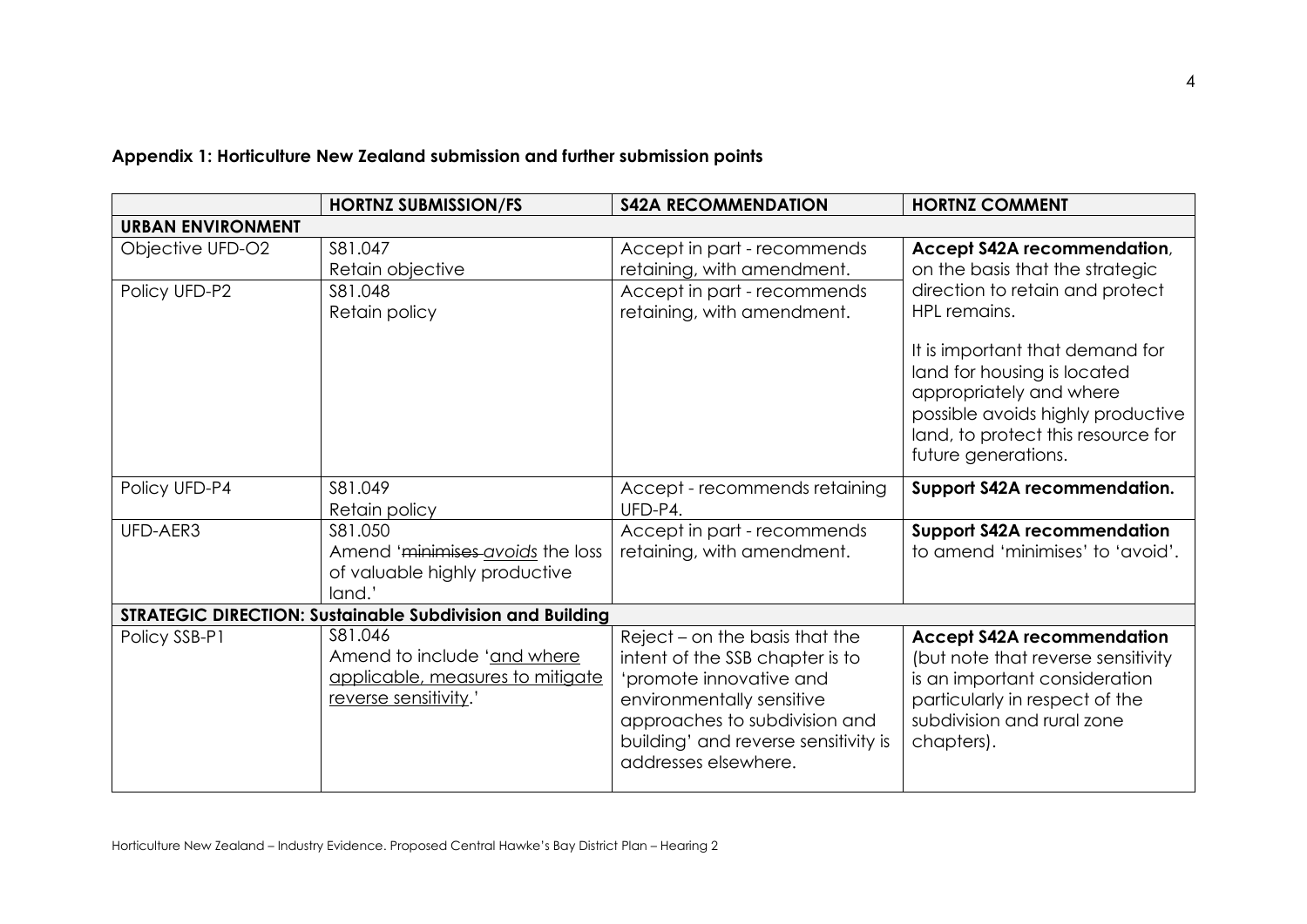| <b>GENERAL DISTRICT-WIDE MATTERS: Noise and Signs</b> |                                                                      |                               |                                                         |  |  |  |
|-------------------------------------------------------|----------------------------------------------------------------------|-------------------------------|---------------------------------------------------------|--|--|--|
| NOISE-O1                                              | <b>S81.093 Retain</b>                                                | Accept - recommends retaining | <b>Support S42A recommendation</b>                      |  |  |  |
| NOISE-O2                                              | \$81.094 Retain                                                      | provisions as notified.       |                                                         |  |  |  |
| NOISE-O3                                              | \$81.095 Retain                                                      |                               |                                                         |  |  |  |
| NOISE-O4                                              | \$81.096 Retain                                                      |                               |                                                         |  |  |  |
| NOISE-P3                                              | \$81.097 Retain                                                      |                               |                                                         |  |  |  |
| NOISE-S1 (1) General                                  | S81.098                                                              | Accept-recommends             | <b>Support S42A recommendation</b>                      |  |  |  |
| (2)                                                   | Amend 'The Rural Production                                          | amendment as sought in        |                                                         |  |  |  |
|                                                       | Zone and the Rural Lifestyle Zone                                    | HortNZ's submission.          |                                                         |  |  |  |
|                                                       | is within the notional boundary                                      |                               |                                                         |  |  |  |
|                                                       | as defined in NZS6801'                                               |                               |                                                         |  |  |  |
| SIGN-R2                                               | FS17.74 in support of FFNZ                                           | Reject                        | Accept s42A commentary,                                 |  |  |  |
|                                                       | submission.                                                          |                               | provided it is clear that signs                         |  |  |  |
|                                                       |                                                                      |                               | required to meet health and                             |  |  |  |
|                                                       |                                                                      |                               | safety legislative requirements                         |  |  |  |
|                                                       |                                                                      |                               | are considered 'official signs' (an<br>undefined term). |  |  |  |
| GRZ-P6                                                | FS17.78 opposing the submission                                      | Reject - recommends deleting  | Accept S42A commentary that                             |  |  |  |
|                                                       | of Kainga Ora.                                                       | GRZ-P6.                       | existing use rights would likely                        |  |  |  |
|                                                       |                                                                      |                               | apply to existing primary                               |  |  |  |
|                                                       |                                                                      |                               | production activities.                                  |  |  |  |
|                                                       | <b>GENERAL DISTRICT-WIDE MATTERS: Light and Temporary Activities</b> |                               |                                                         |  |  |  |
| LIGHT-S1                                              | S81.092                                                              | Reject - no change            | HortNZ's submission was                                 |  |  |  |
|                                                       | Delete $S1(1)(b)(ii)$                                                | recommended to LIGHT-S1       | concerned with reverse                                  |  |  |  |
|                                                       | Delete LIGHT-S1(1)(d)                                                |                               | sensitivity effects (from a new                         |  |  |  |
|                                                       |                                                                      |                               | residential activity establishing                       |  |  |  |
|                                                       |                                                                      |                               | near to an existing productive                          |  |  |  |
|                                                       |                                                                      |                               | activity).                                              |  |  |  |
|                                                       |                                                                      |                               |                                                         |  |  |  |
|                                                       |                                                                      |                               | It is difficult to make any further                     |  |  |  |
|                                                       |                                                                      |                               | comment on the                                          |  |  |  |